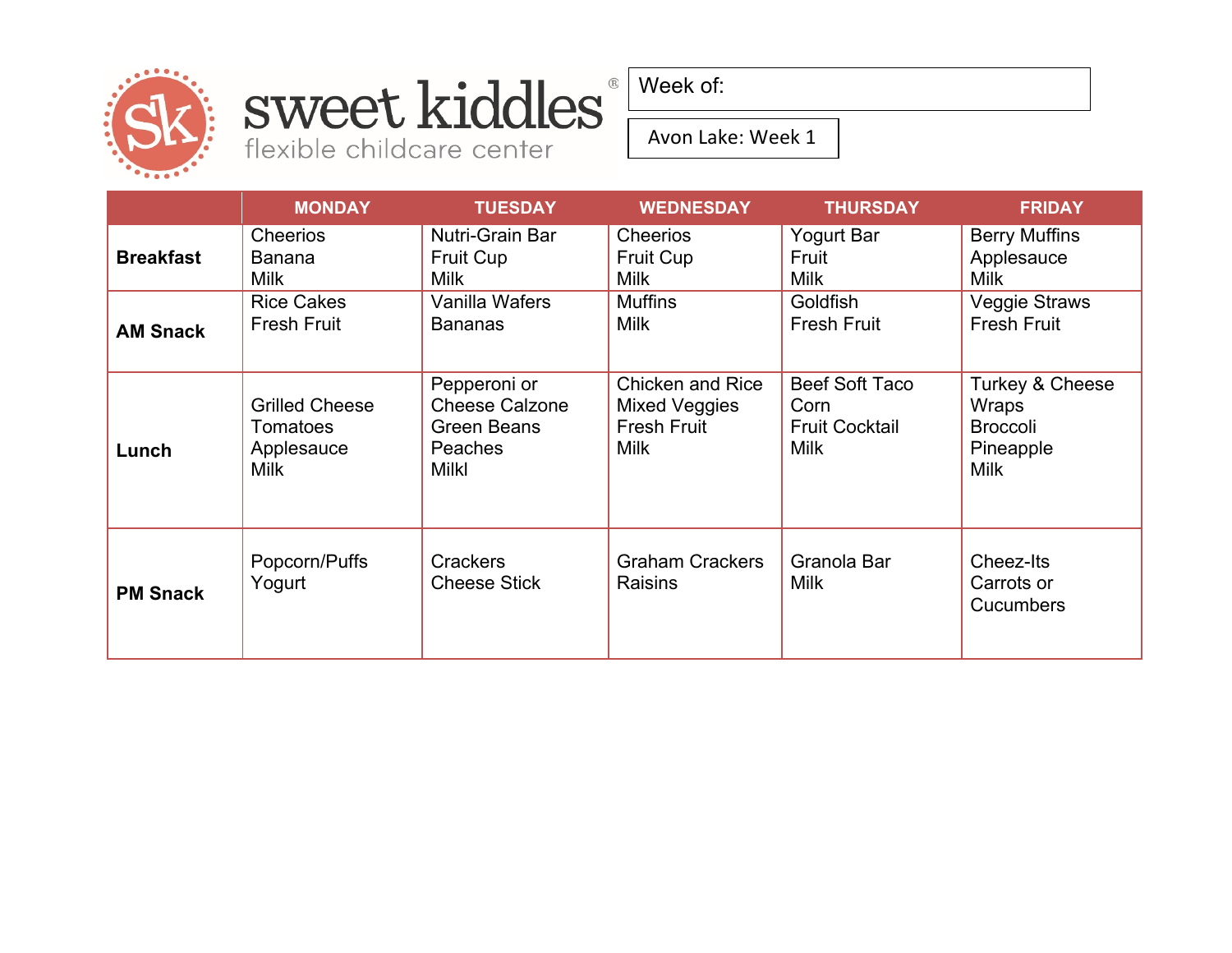

#### sweet kiddles® flexible childcare center

Week of:

Hudson: Week 1

|                                | <b>MONDAY</b>                                                 | <b>TUESDAY</b>                                                             | <b>WEDNESDAY</b>                                            | <b>THURSDAY</b>                                              | <b>FRIDAY</b>                                                          | <b>SATURDAY</b>                                                        |
|--------------------------------|---------------------------------------------------------------|----------------------------------------------------------------------------|-------------------------------------------------------------|--------------------------------------------------------------|------------------------------------------------------------------------|------------------------------------------------------------------------|
| <b>Breakfast</b>               | Pancakes<br><b>Strawberries</b><br><b>Milk</b>                | Cereal<br><b>Banana</b><br><b>Milk</b>                                     | Wheat toast<br>with butter<br>Oranges<br><b>Milk</b>        | <b>Pancakes</b><br>Pears<br><b>Milk</b>                      | Waffles<br>Applesauce<br><b>Milk</b>                                   |                                                                        |
| <b>AM Snack</b>                | Graham<br>Crackers<br><b>Bananas</b>                          | Vanilla Wafers<br><b>Strawberries</b>                                      | Mini Blueberry<br><b>Muffins</b><br>Apples                  | Cereal bars<br><b>Bananas</b>                                | Animal crackers<br>Pears                                               | Granola Bars<br>Milk                                                   |
| Lunch                          | Chicken & Rice<br>Lo Mein<br>Carrots<br>Apples<br><b>Milk</b> | <b>Grilled Cheese</b><br><b>Sandwiches</b><br>Peas<br>Pears<br><b>Milk</b> | Chicken<br><b>Nuggets</b><br>Applesauce<br><b>Corn Milk</b> | Spaghetti<br>Mixed<br>Vegetables<br>Pineapple<br><b>Milk</b> | Chicken Patty<br>Sandwich<br><b>Broccoli</b><br>Oranges<br><b>Milk</b> | Chef's choice<br>Protein<br>Grain<br>Vegetable<br>Fruit<br><b>Milk</b> |
| <b>PM Snack</b>                | Salsa & tortilla<br>chips                                     | <b>Fresh Veggies</b><br>w/ Ranch<br><b>Milk</b>                            | Yogurt Sundae<br>with Granola                               | Granola Bars<br>Pears                                        | Trail mix                                                              | Cheese sticks<br>Apple slices                                          |
| <b>Evening</b><br><b>Snack</b> | <b>Pretzels</b><br>Raisins                                    | <b>Veggie Straws</b><br><b>Milk</b>                                        | <b>Cheese Sticks</b><br>Wheat<br>Crackers                   | Vanilla Wafers<br>Oranges                                    | Pretzels<br>Raisins                                                    | Granola bar<br>Fresh fruit                                             |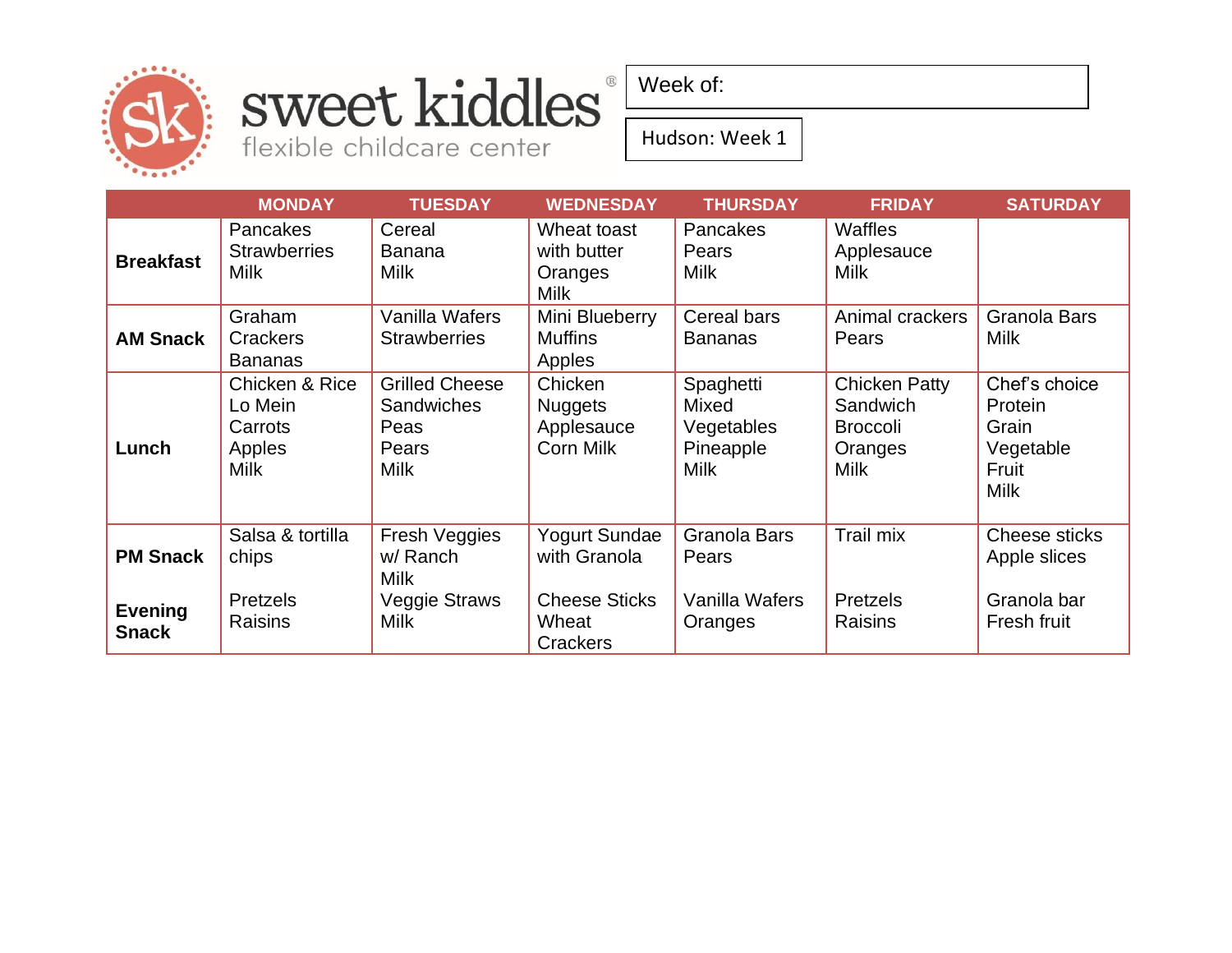

## sweet kiddles®

flexible childcare center

Week of:

Medina: Week 1

|                                | <b>MONDAY</b>                                                                               | <b>TUESDAY</b>                                                                        | <b>WEDNESDAY</b>                                                                  | <b>THURSDAY</b>                                                                         | <b>FRIDAY</b>                                               | <b>SATURDAY</b> |
|--------------------------------|---------------------------------------------------------------------------------------------|---------------------------------------------------------------------------------------|-----------------------------------------------------------------------------------|-----------------------------------------------------------------------------------------|-------------------------------------------------------------|-----------------|
| <b>Breakfast</b>               | <b>Cheerios</b><br><b>Fresh Fruit</b><br><b>Milk</b>                                        | Banana &<br>Yogurt<br><b>Milk</b>                                                     | <b>Pancakes</b><br>w/syrup<br><b>Fresh Fruit</b><br><b>Milk</b>                   | <b>Raisin Bread</b><br><b>Fresh Fruit</b><br><b>Milk</b>                                | <b>Kix Cereal</b><br>Fresh<br><b>Milk</b>                   |                 |
| <b>AM Snack</b>                | Granola Bar<br><b>Milk</b>                                                                  | Cheese<br><b>Crackers</b><br><b>100% Fruit</b><br>Juice                               | <b>Cereal Bars</b><br><b>Milk</b>                                                 | Vanilla Wafers<br><b>100% Fruit</b><br>Juice                                            | <b>Ritz Crackers</b><br><b>Fresh Fruit</b>                  |                 |
| Lunch                          | Hot Ham &<br><b>Cheese Sliders</b><br><b>Cucumbers</b><br><b>Fresh Fruit</b><br><b>Milk</b> | <b>Cheesy Dippers</b><br>Meat sauce<br>Mixed Veggies<br><b>Peaches</b><br><b>Milk</b> | Cheeseburger<br>on a bun<br>California Blend<br><b>Fresh Fruit</b><br><b>Milk</b> | <b>Fish Sticks</b><br><b>Tator Tots</b><br>Peas<br><b>Fruit Cocktail</b><br><b>Milk</b> | <b>Croissant Pizza</b><br>Corn<br>Applesauce<br><b>Milk</b> |                 |
| <b>PM Snack</b>                | GoGurt<br>$\frac{1}{2}$ Banana                                                              | Animal<br><b>Crackers</b><br><b>Milk</b>                                              | Homemade<br><b>Trail Mix</b><br><b>Milk</b>                                       | Goldfish<br><b>100% Fruit</b><br>Juice                                                  | <b>Pretzels</b><br><b>Fresh Fruit</b>                       |                 |
| <b>Evening</b><br><b>Snack</b> | Animal<br><b>Crackers</b><br><b>100% Fruit</b><br>Juice                                     | Cheese<br>Popcorn<br><b>Milk</b>                                                      | <b>Ritz Crackers</b><br><b>Cheese Stick</b>                                       | Vanilla Wafers<br><b>100% Fruit</b><br>Juice                                            | Popcorn<br><b>100% Fruit</b><br>Juice                       |                 |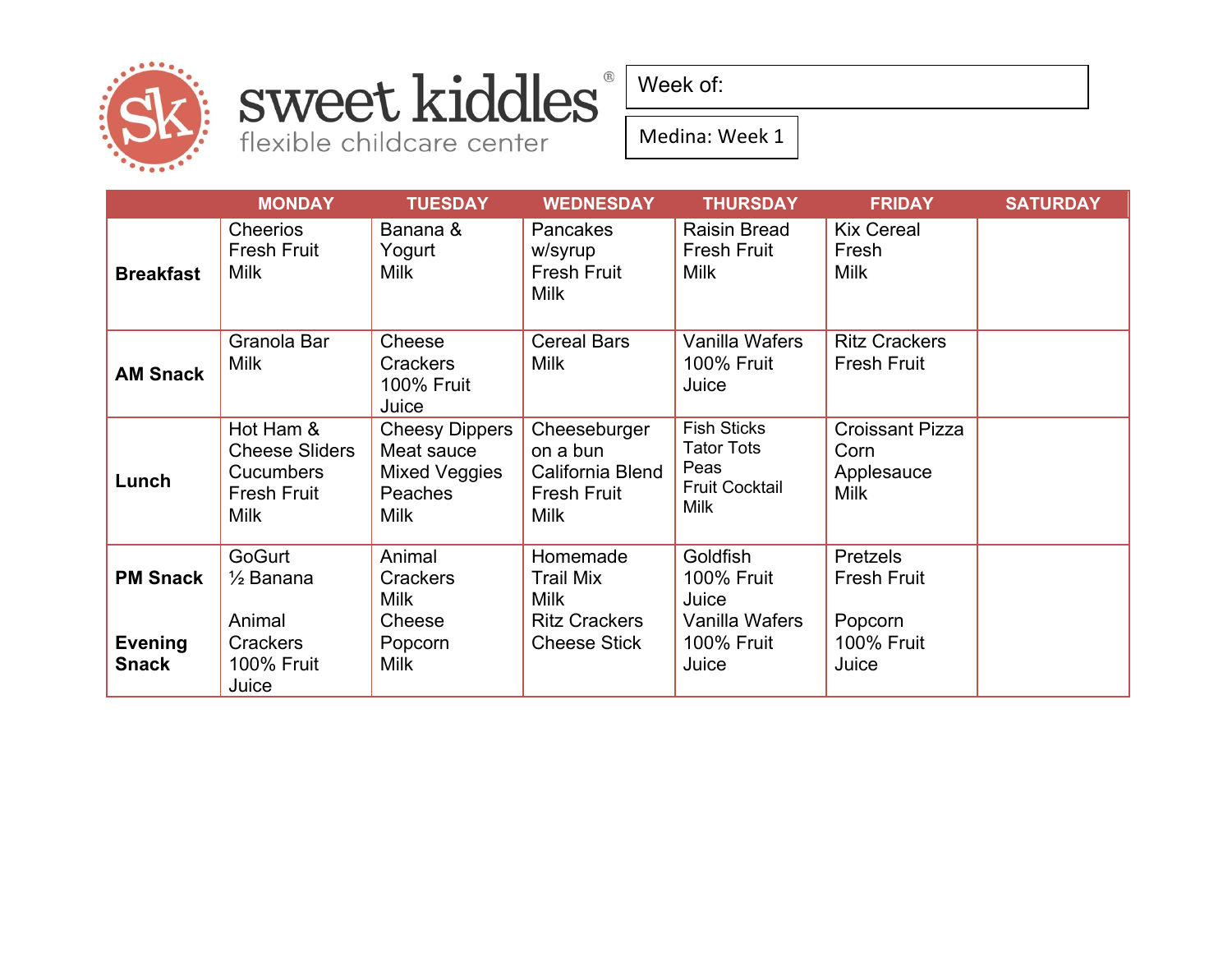

# sweet kiddles®

flexible childcare center

Week of:

Strongsville Week 1

|                  | <b>MONDAY</b>                                                                             | <b>TUESDAY</b>                                                         | <b>WEDNESDAY</b>                                                | <b>THURSDAY</b>                                                                             | <b>FRIDAY</b>                                                                                                      |
|------------------|-------------------------------------------------------------------------------------------|------------------------------------------------------------------------|-----------------------------------------------------------------|---------------------------------------------------------------------------------------------|--------------------------------------------------------------------------------------------------------------------|
| <b>Breakfast</b> | Cereal<br>Fruit cup<br><b>Milk</b>                                                        | <b>Muffins</b><br>Fresh cup<br><b>Milk</b>                             | <b>Bagel</b><br><b>Cream Cheese</b><br>Fruit cup<br><b>Milk</b> | Cereal<br>Fresh cup<br><b>Milk</b>                                                          | Cereal bar<br>Fruit cup<br><b>Milk</b>                                                                             |
| <b>AM Snack</b>  | Yogurt<br><b>Graham Cracker</b><br>Water                                                  | Cheese<br>Fruit<br>Water                                               | Nutri-grain Bar<br><b>Milk</b>                                  | <b>Cereal Mix</b><br><b>Milk</b>                                                            | <b>Banana</b><br>Vanilla Wafers<br>Water                                                                           |
| Lunch            | <b>Waffles</b><br><b>Turkey Sausage</b><br><b>Hash Browns</b><br>Berry Cup<br><b>Milk</b> | <b>Chicken Nuggets</b><br>Egg Noodles<br>Corn<br>Grapes<br><b>Milk</b> | Mac & Cheese<br><b>Broccoli</b><br>Pears<br><b>Milk</b>         | Sloppy Joe w/<br><b>Bun</b><br><b>Green Peas</b><br>Strawberry<br>Applesauce<br><b>Milk</b> | English Muffin<br><b>Cheese Pizza</b><br><b>Tossed Salad</b><br>w/Ranch<br><b>Pineapple Tidbits</b><br><b>Milk</b> |
| <b>PM Snack</b>  | <b>Crackers</b><br><b>Fresh Veggies</b><br>w/ranch<br>Water                               | <b>Pretzels</b><br><b>Hummus</b><br>Water                              | Goldfish<br><b>Raisins</b><br>Water                             | <b>Veggie Straws</b><br>Salsa<br>Water                                                      | Popcorn/Puffs<br>100% Fruit Juice                                                                                  |